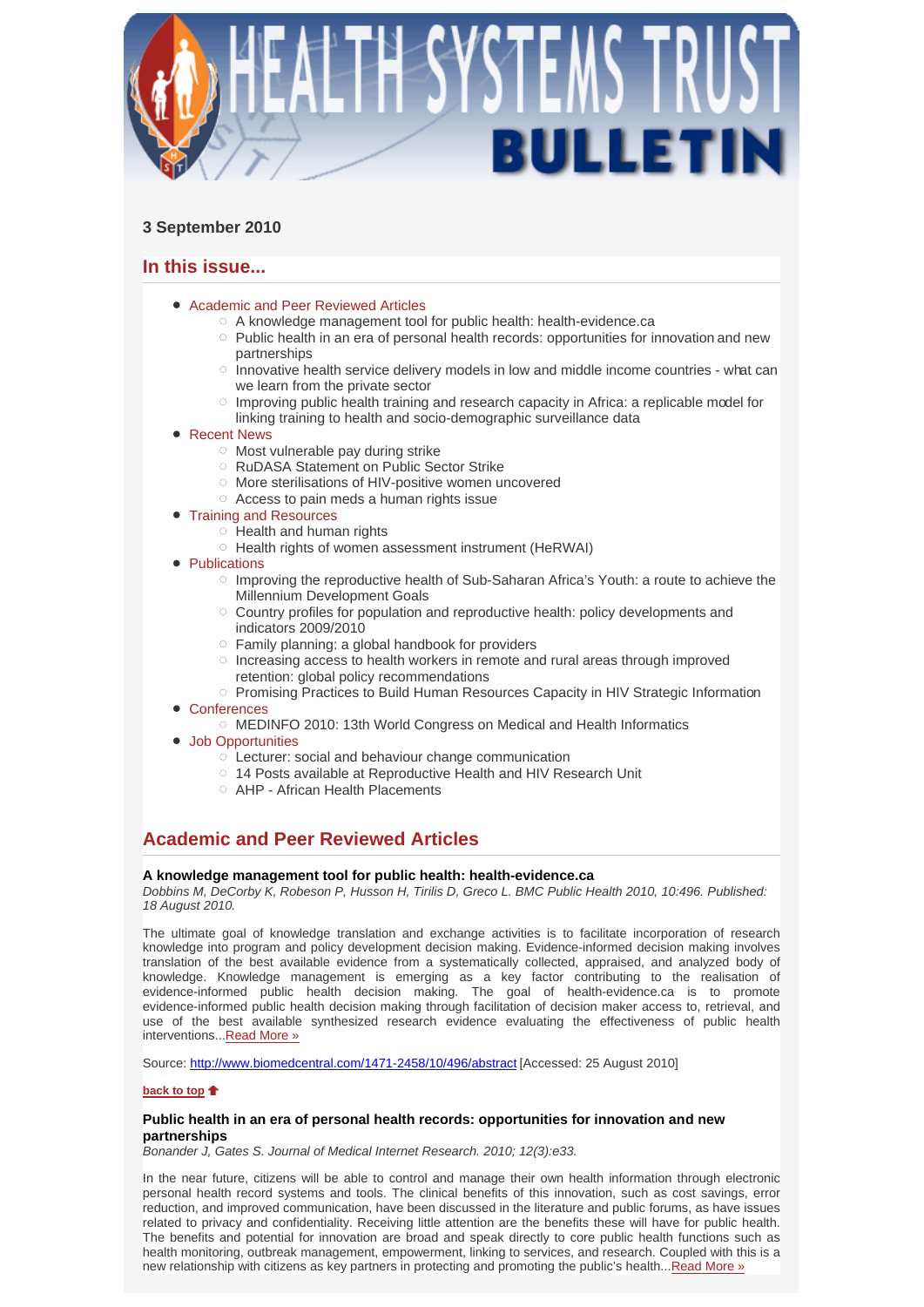# **back to top**

## **Innovative health service delivery models in low and middle income countries - what can we learn from the private sector?**

*Bhattacharyya O, Khor S, McGahan A, Dunne D, Daar AS, Singer PA. Health Research Policy and Systems 2010, 8:2. Published: 15 July 2010.* 

The poor in low and middle income countries have limited access to health services due to limited purchasing power, residence in underserved areas, and inadequate health literacy. This produces significant gaps in health care delivery among a population that has a disproportionately large burden of disease. They frequently use the private health sector, due to perceived or actual gaps in public services. A subset of private health organizations, some called social enterprises, have developed novel approaches to increase the availability, affordability and quality of health care services to the poor through innovative health service delivery models. This study aims to characterize these models and identify areas of innovation that have led to effective provision of care for the poor...Read More »

Source: http://www.health-policy-systems.com/content/8/1/24 [Accessed: 30 August 2010]

# **back to top**

### **Improving public health training and research capacity in Africa: a replicable model for linking training to health and socio-demographic surveillance data**

*Williams JR, Schatz Enid, Clark BD, Collinson MA, Clark SJ, Menken J, et al. Global Health Action 2010. Published: 31 August 2010.*

Research training for public health professionals is key to the future of public health and policy in Africa. A growing number of schools of public health are connected to health and socio-demographic surveillance system field sites in developing countries, in Africa and Asia in particular. Linking training programs with these sites provides important opportunities to improve training, build local research capacity, foreground local health priorities, and increase the relevance of research to local health policy...Read More »

Source: http://www.globalhealthaction.net/index.php/gha/article/view/5287/5955 [Accessed: 2 September 2010]

**back to top**

# **Recent News**

### **Most vulnerable pay during strike**

*Health-e. Published: 30 August 2010.* 

OPINION: Florence Nightingale, the woman widely credited with introducing professional nursing standards, died 100 years ago this month. But what Nightingale has come to symbolise – humane, professional nursing -- has died hundreds of times over in South Africa during the public sector workers' strike. Despite the weekend court interdict ordering essential services staff including nurses back to work and prohibiting strikers from intimidating non-strikers, few nurses turned up for work this week. Women with birth complications, premature babies, sick children, accident victims and people dependent on antiretroviral medication have literally been caught in the crossfire between strikers and government. Some have died already, while others will still die as a result..... Read More »

Source: http://www.health-e.org.za/news/article.php?uid=20032911 [Accessed: 3 September 2010]

#### **back to top**

#### **RuDASA Statement on Public Sector Strike**

*Rural Health Advocacy Project. Published: 29 August 2010.*

RuDASA acknowledges the real issues raised by striking public sector workers and recognize that apart from salaries, anger has been fuelled by workers not feeling valued, poor management and working conditions, as well as terrible overload and burn out. However, we cannot but condemn the manner in which the strike has been conducted and urge the unions to stop the intimidation, violence and loss of life that have shaken so many South Africans to the core... Read More »

Source: http://www.rhap.org.za/wp-content/uploads/2010/08/RuDASA-Statement-On-Public-Sector-Strike1.pdf [Accessed: 3 September 2010]

#### **back to top**

## **More sterilisations of HIV-positive women uncovered**

*PlusNews. Published: 30 August 2010.*

Veronica\* did not realize she had been sterilised while giving birth to her daughter until four years later when, after failing to conceive, she and her boyfriend consulted a doctor. "I was like 'Okay, fine', because there was nothing I could do by then, but I was angry. I hate [those nurses]," she told IRIN/PlusNews. Veronica tested HIV-positive during a routine antenatal visit and was given a form to sign by nurses at the hospital where she went to deliver. "I didn't know what it was all about, but I did sign," said Veronica, who was 18 at the time and had been scolded by the nurses for being unmarried. She vaguely recalls being unconsciousness and then coming to and giving birth to her daughter, but did not ask questions about the cut on her abdomen. "My aunt - she's a nurse - went there and asked them what the cut was all about. They didn't answer her; they said it was private and confidential."... Read More »

Source: http://www.plusnews.org/Report.aspx?ReportId=90337 [Accessed: 30August 2010]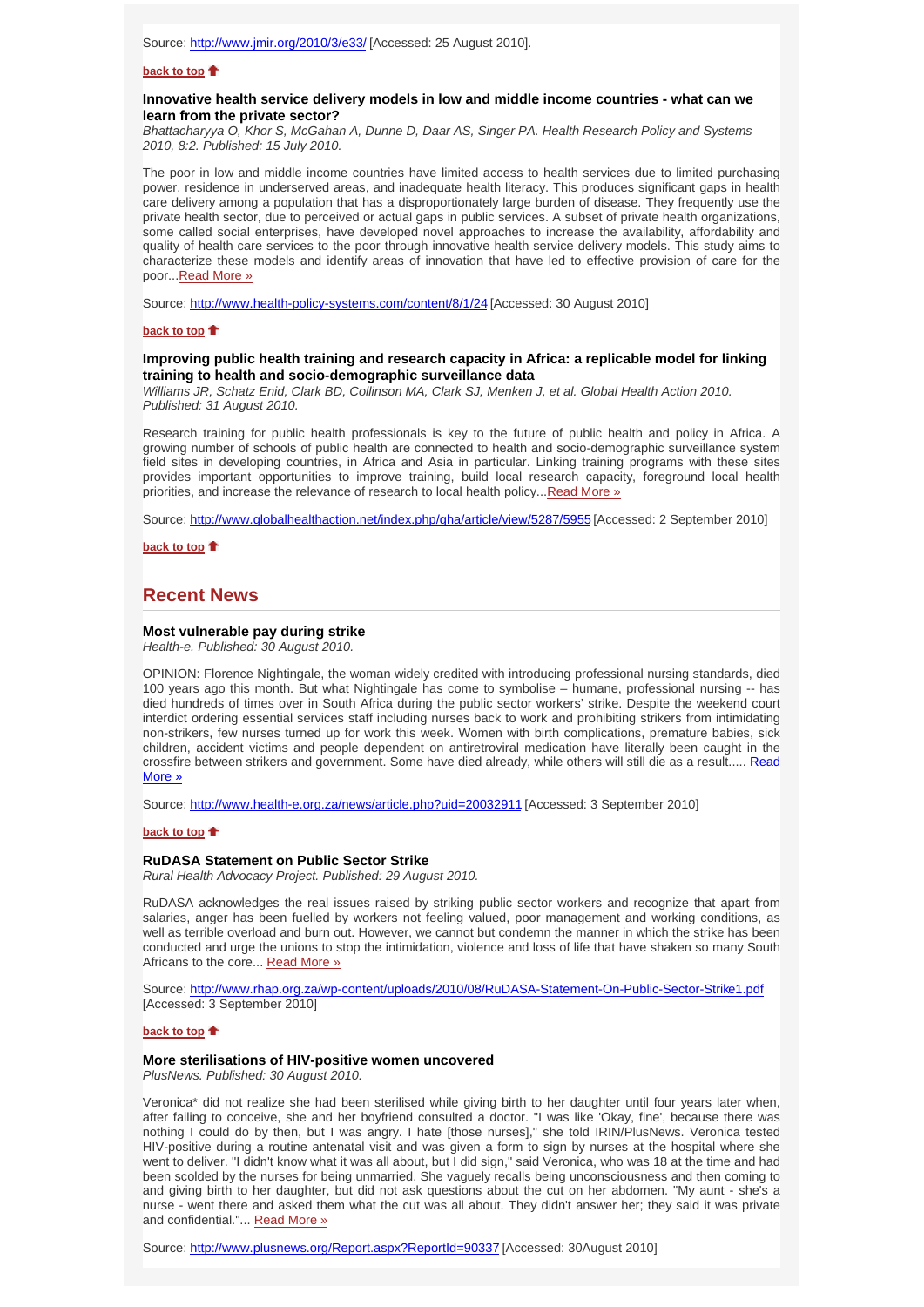## **back to top**

#### **Access to pain meds a human rights issue**

*Health-e. Published: 19 August 2010.*

At least five billion people live in countries with limited or no access to controlled pain medication with the vast majority having inadequate access to the most basic treatment for moderate to severe pain. World cancer leaders this week launched the Global Access to Pain Relief Initiative (GAPRI) and called for universal access to controlled pain medication for cancer patients worldwide. In a joint statement released at the World Cancer Leaders' Summit taking place at the World Cancer Congress, the American Cancer Society, LIVESTRONG, the World Economic Forum and the World Health Organization said the pain of cancer could be safely and effectively treated through the use of opoid analgesics such as morphine... Read More »

Source: http://www.health-e.org.za/cancer/news/article.php?uid=20032895 [Accessed: 3 September 2010].

### **back to top**

# **Training and Resources**

#### **Health and human rights**

*Dates: 18 October-28 November 2010.*

This short certificate course jointly organised by HREA and the Human Rights Centre of the UN Mandated University for Peace introduces participants to the doctrinal, actual and policy related linkages between health and human rights, and the contemporary challenges associated with them. Participants will explore the normative concepts of the right to health as a human right and will also study the intersections between the human right to health on the one hand and some of the other human rights such as the right to life, food, work, development etc. on the other.

For more information: http://www.hrea.org/index.php?base\_id=795&language\_id=1

#### **back to top**

#### **Health rights of women assessment instrument (HeRWAI)**

*The Human Rights Impact Resource Centre.*

HeRWAI is a strategic tool to enhance lobbying activities for better implementation of women's health rights. A HeRWAI analysis links what actually happens with what should happen according to the human rights obligations of a country. Based on this analysis you make recommendations to a government to improve their policies or the implementations of their policy.

For more information: http://www.humanrightsimpact.org/themes/womens-human-rights/herwai/herwai-home/

**back to top**

# **Publications**

# **Improving the reproductive health of Sub-Saharan Africa's Youth: a route to achieve the Millennium Development Goals**

*Population Reference Bureau.*

As the fastest-growing region in the world, sub-Saharan Africa is confronting many of the greatest global health and development challenges. With a population of more than 840 million, and growing at the rate of 2.4 percent per year, sub-Saharan Africa will double in size in just 30 years. It is widely accepted that the future of sub-Saharan Africa rests to a great extent on the investments made in the education, health, and employment opportunities of its youth, and on how successfully its youth transition to a healthy and productive adulthood.... Click Here for Full Report »

Source: http://www.prb.org/pdf10/youthchartbook.pdf (Approximately: 3209 KB) [Accessed: 25 August 2010].

# **back to top**  $\triangle$

# **Country profiles for population and reproductive health: policy developments and indicators 2009/2010**

*United Nations Population Fund.*

Country Profiles for Population and Reproductive Health: Policy Developments and Indicators 2009/2010 provides an abundance of easy-to-access information that can be helpful in building the case for increased resources. Since 2003, UNFPA and the Population Reference Bureau have collaborated in publishing this book. Each country profile has more than 100 indicators on health and development, including internal disparities, public financing for health and education, and progress toward meeting the MDGs. The regional overviews and indicators provide snapshots of the most important population and reproductive health challenges....Click Here for Full Report »

Source: http://www.prb.org/pdf10/unfpacountryprofiles.pdf (Approximately: 3363 KB) [Accessed: 30 August 2010].

## **back to top**

## **Family planning: a global handbook for providers**

*World Health Organization, Johns Hopkins.*

Published by the Knowledge for Health - K4Health Project at the Johns Hopkins Bloomberg School of Public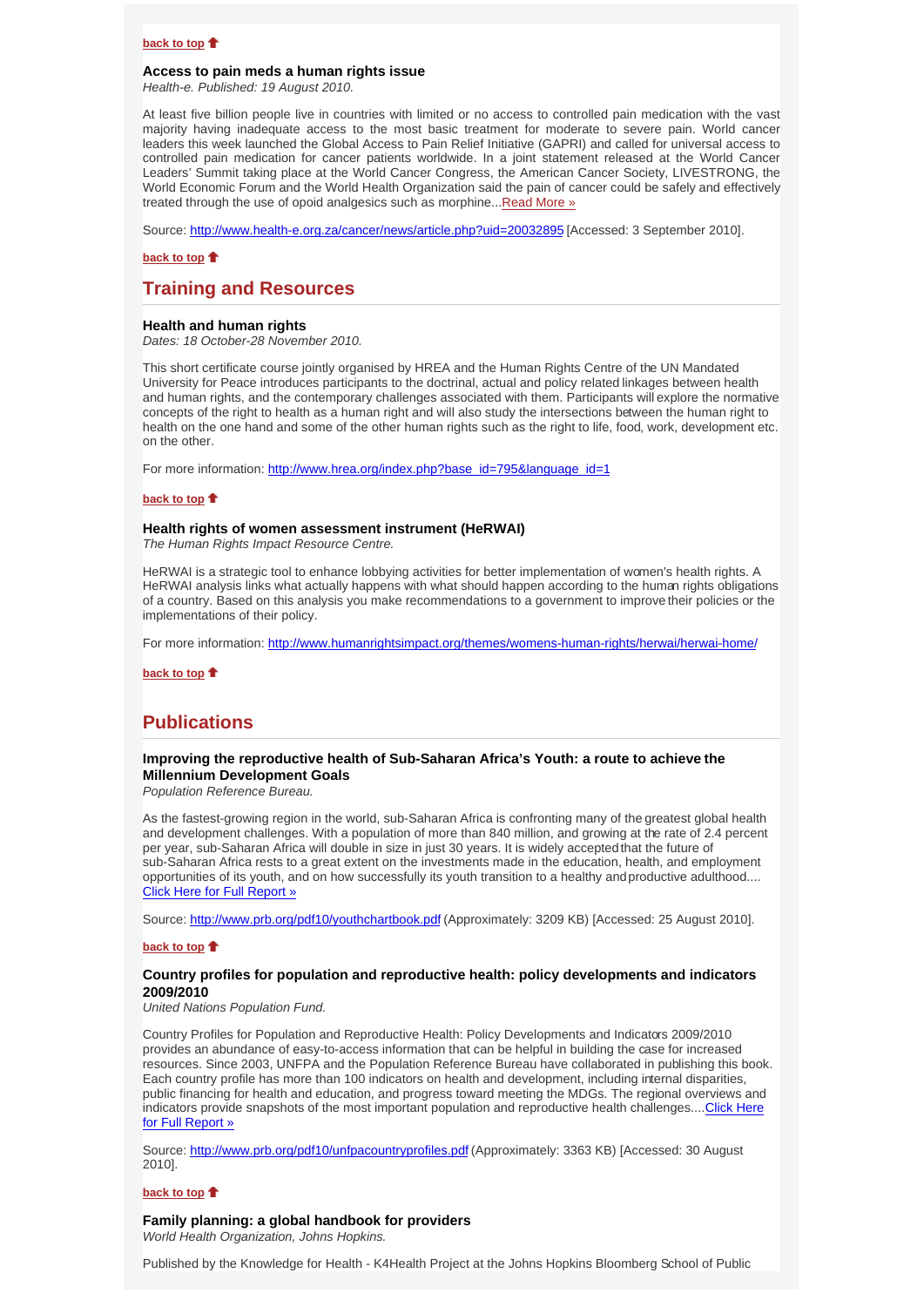Health, the book offers clinic-based health care professionals in developing countries the latest guidance on providing contraceptive methods. Through an organized, collaborative process, experts from around the world have come to consensus on practical guidance that reflects the best available scientific evidence. The World Health Organization convened this process. Many major technical assistance and professional organizations have endorsed and adopted this guidance...Click Here for Full Report »

Source: http://info.k4health.org/globalhandbook/handbook.pdf [Approximately: 9310 KB]..

### **back to top**

# **Increasing access to health workers in remote and rural areas through improved retention: global policy recommendations**

*World Health Organization.*

Policy-makers in all countries, regardless of their level of economic development, struggle to achieve health equity and to meet the health needs of their populations, especially vulnerable and disadvantaged groups. One of their most complex challenges is ensuring people living in rural and remote locations have access to trained health workers. Skilled and motivated health workers in sufficient numbers at the right place and at the right time are critical to deliver effective health services and improve health outcomes. A shortage of qualified health workers in remote and rural areas impedes access to health-care services for a significant percentage of the population, slows progress towards attaining the Millennium Development Goals and challenges the aspirations of achieving health for all...Click Here for Full Report »

Source: http://whqlibdoc.who.int/publications/2010/9789241564014\_eng.pdf (Approximately: 1220 KB) [Accessed: 30 August 2010]..

# **back to top**

## **Promising Practices to Build Human Resources Capacity in HIV Strategic Information** *The Capacity Project.*

Countries addressing HIV epidemics must lay the cornerstone for evidence-based planning and decision-making by first gathering strategic information (SI) from national monitoring and evaluation (M&E) systems. National governments and development partners have made tremendous progress toward achieving "the three ones" one national HIV strategic plan, one national HIV coordinating authority and one national HIV M&E system - to support an efficient response to HIV. However, gaps remain, particularly in building comprehensive, national M&E systems that function across the national, sub-national and service delivery levels (Peersman et al., 2009)....Click Here for Full Report »

Source: http://www.hst.org.za/uploads/files/BuildHRCapacity\_HIV.pdf [Accessed: 3 September 2010].

**back to top**

# **Conferences**

# **MEDINFO 2010: 13th World Congress on Medical and Health Informatics**

*12 to 15 September 2010 URL: http://www.medinfo2010.org/* 

This will be the first time MEDINFO is held in Africa. It promises to boost exposure to grassroots healthcare delivery and the underpinning health information systems. This will open the door to new academic partnerships into the future and help to nurture a new breed of health informaticians.

**back to top**

# **Job Opportunities**

### **Lecturer: social and behaviour change communication**

*School of Public Health, University of the Witwatersrand Closing date: 23 September 2010.*

The School of Public Health, a dynamic, vibrant and growing part of Wits University in partnership with Soul City Institute for Health and Development Communication, an award winning multi-media health and development intervention seeks to appoint a person with excellent skills in social and behaviour change communication to join its team. The person will contribute to curriculum development, teaching and research.

More information: http://www.hst.org.za/news/20042001

**back to top** 

# **14 Posts available at Reproductive Health and HIV Research Unit**

*Reproductive Health & HIV Research Unit Closing Date: 3 September 2010.*

RHRU has the following vacancies available: COMMUNITY PROGRAMMES - JHB Head of Community Programmes (1 post) Operations Researcher (1 post) Community Care Centre Manager (1 post)

NORTH WEST District Manager (1 post)